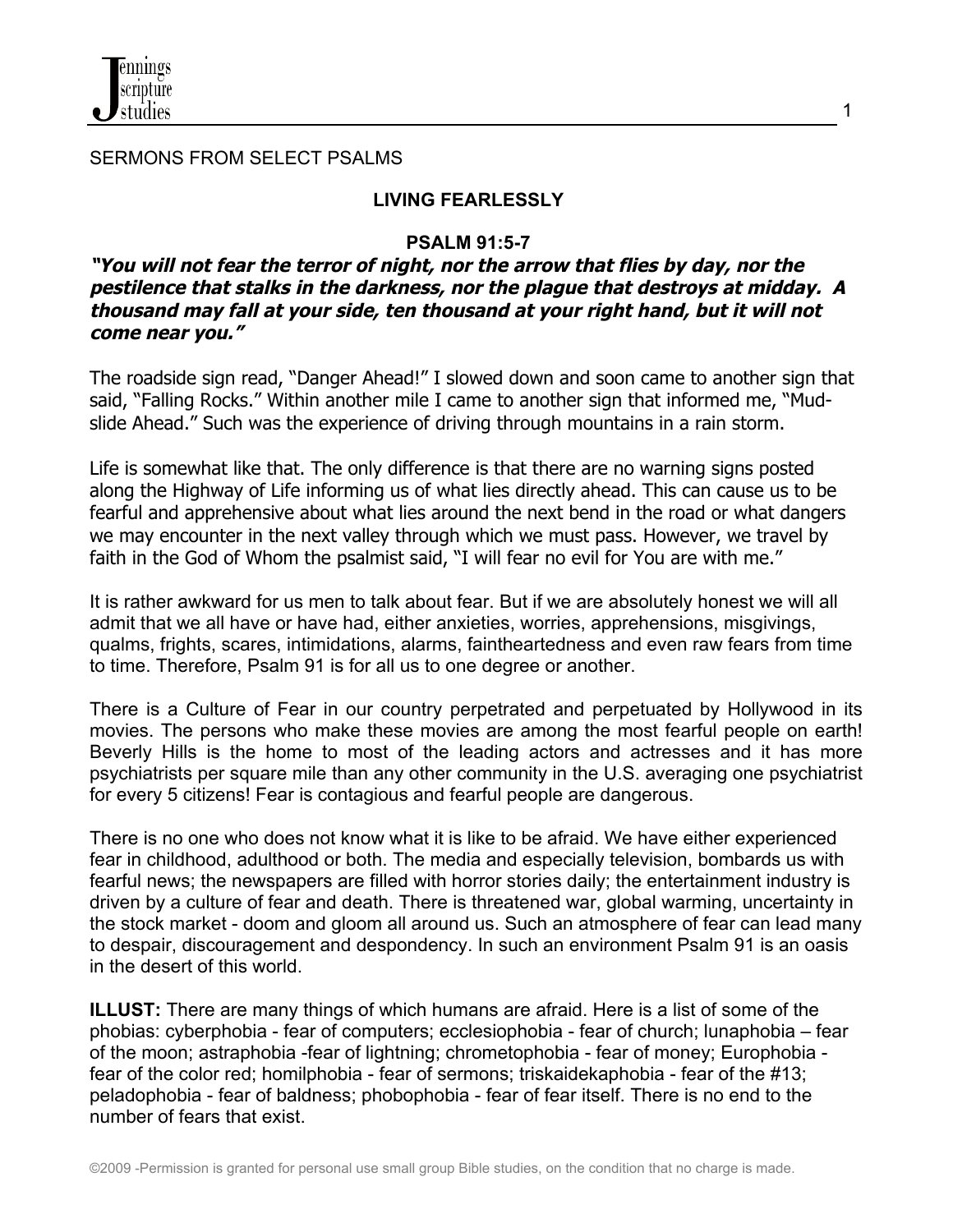**ILLUST.** A woman in Arkansas was sitting in her car in a parking lot in a dangerous neighbor hood waiting for her husband who was in a nearby store. She was very scared because the area was a high crime area. The longer she sat the more fearful she became. Suddenly, there was a loud bang and something hit her in the back of the head. She was holding the hands behind her head when someone walked by and asked, "Are you OK?" The woman answered, "I've been shot in the head, and I'm holding my brains in."

Well, it wasn't her brains. It was dough. A Pillsbury biscuit canister had exploded in the back seat, from the heat, making a loud explosion and shooting the dough into the back of the woman's head. Most of our fears are like those of that lady. They are unfounded and irrational.

**What is fear?** Webster defines fear as: "An unpleasant emotion caused by the anticipation or awareness of danger." Fear is a learned response to what we perceive to be a threat to our well-being which could result in our hurt or harm.

Luke 21:26 tells us about persons who are so fearful that their hearts are failing. However, that need not be for God has promised deliverance from fear to those who put their total trust in Him.

Psalm 91 contains a message of hope and comfort: *"He who dwells in the secret place of the Most High shall abide under the shadow of the Almighty. I will say of the LORD, "He is my refuge and my fortress; my God, in Him I will trust."* (Psalm 91:1-2)

Living fearlessly is to live life that is not controlled by fear. For us to live like that there are three actions that we must take: (1) We must Face our fears; (2) We must Fight our fears and (3) We must be Fortified against fear.

# **I. WE MUST FACE OUR FEARS**.

There are basically two types of fear: good fear and bad fear. Concerning **good fear**, we learn early in life that fire is hot; water drowns, a door slammed on a finger hurts etc. We learn that good fear protects us.

Then there is **bad fear**: When I talk about bad fear I mean all forms of worry, dread, anxiety and terror as a result of not trusting a benevolent Heavenly Father. Bad fear is injurious to our souls, spirits, bodies and our testimony.

Notice the fears that the Psalm writer talks about here in Ps. 91: "snare" v.3; "deadly pestilence" v.3; "terror of night" v.5; "arrow by day" v.5; "pestilence" v.6; "evil" v.10; "plague" v. 10; "lion and cobra" v.13.

Half the battle in fighting an enemy is knowing who or what the enemy is. Notice that the writer puts the fears into two categories: fears that are *readily seen* and fears that are *rarely seen*. Let us briefly analyze them both:

# **A. Fears That Are Readily Seen.**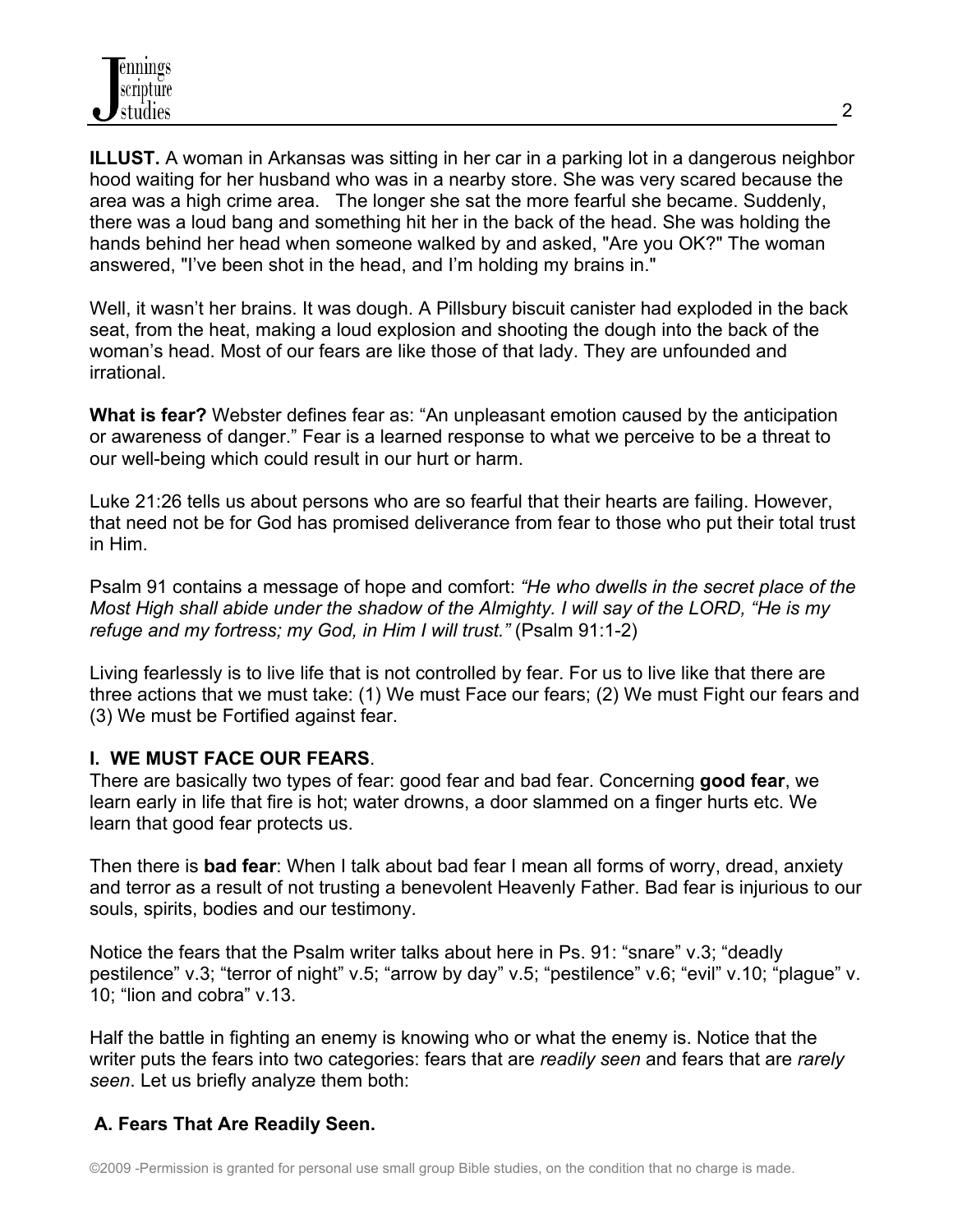What are the obvious fears in Psalm 91? They are: "deadly pestilence", "arrows by day", "plagues", "and lions". In this figurative language we have a picture of that which is visually observable and that terrify some people. These threats are pretty out in the open. Here are examples of enemies that can be readily seen. We know them to be real, they are out in the open, we can observe them, hear their roar, see their form, sense their danger.

However, fear of these dangers comprise the smallest percentage of our fears. An analyst has come up with these following statistics regarding fears:

- 60 % of that which we fear never happens;
- 12% of our fears are about our health;
- 10% are about our past;
- 10% are about petty miscellaneous superstitions;
- 8 % are real, legitimate threats. In other words, the readily seen fears amount to only 8% of all our fears!

Eugene Peterson, in his paraphrased, *The Message,* renders Matt. 6:34 as follows: "*Give your entire attention to what God is doing right now, and don't get worked up about what may or may not happen tomorrow. God will help you deal with whatever hard things come up when the time comes."*

That is an expanded version of: *"Take therefore no thought for the morrow: for the morrow shall take thought for the things of itself. Sufficient unto the day is the evil thereof."* Live one day at a time, do not live yesterday over again, do not try to live tomorrow today but focus upon today.

# **B. Fears That Are Rarely Seen.**

Back to Psalm 91 - there are: "*snares*", "*terror by night*", *"disaster*", "*serpents"*. We are confronted by some situations that are totally unexpected. We start the day with optimism and cheerfulness and are suddenly confronted with some-thing that was totally unexpected and suddenly our spirits are paralyzed, we are shackled by fear and plunged into despair.

What do we do when confronted by unexpected situations that make us fearful? Do we react just like our unsaved counterparts? Or do we respond with resolute confidence in our sovereign, ever-present, all-powerful, all-wise Heavenly Father?

More than 80 times God says "do not fear", "do not be afraid", "be not fearful" or "fear not". Those statements are commands, not mere suggestions. Remember, 60% of our fears never happen. A tremendous amount of fear is built up by the imagination. Many times we imagine situations that never actually happen.

Have you ever had an injection with a needle? Gone to dentist for a tooth extraction? Had surgery? Our imaginations ran away with us – we perspired – pulse raced. When it was all over we said, "It wasn't half as bad as I imagined it would be."

**ILLUST.** I had a dentist whose name was, believe it or not, Dr. Hurt! He had a sense of humor for he had an embroidered sign on the wall in front of his dental chair that read: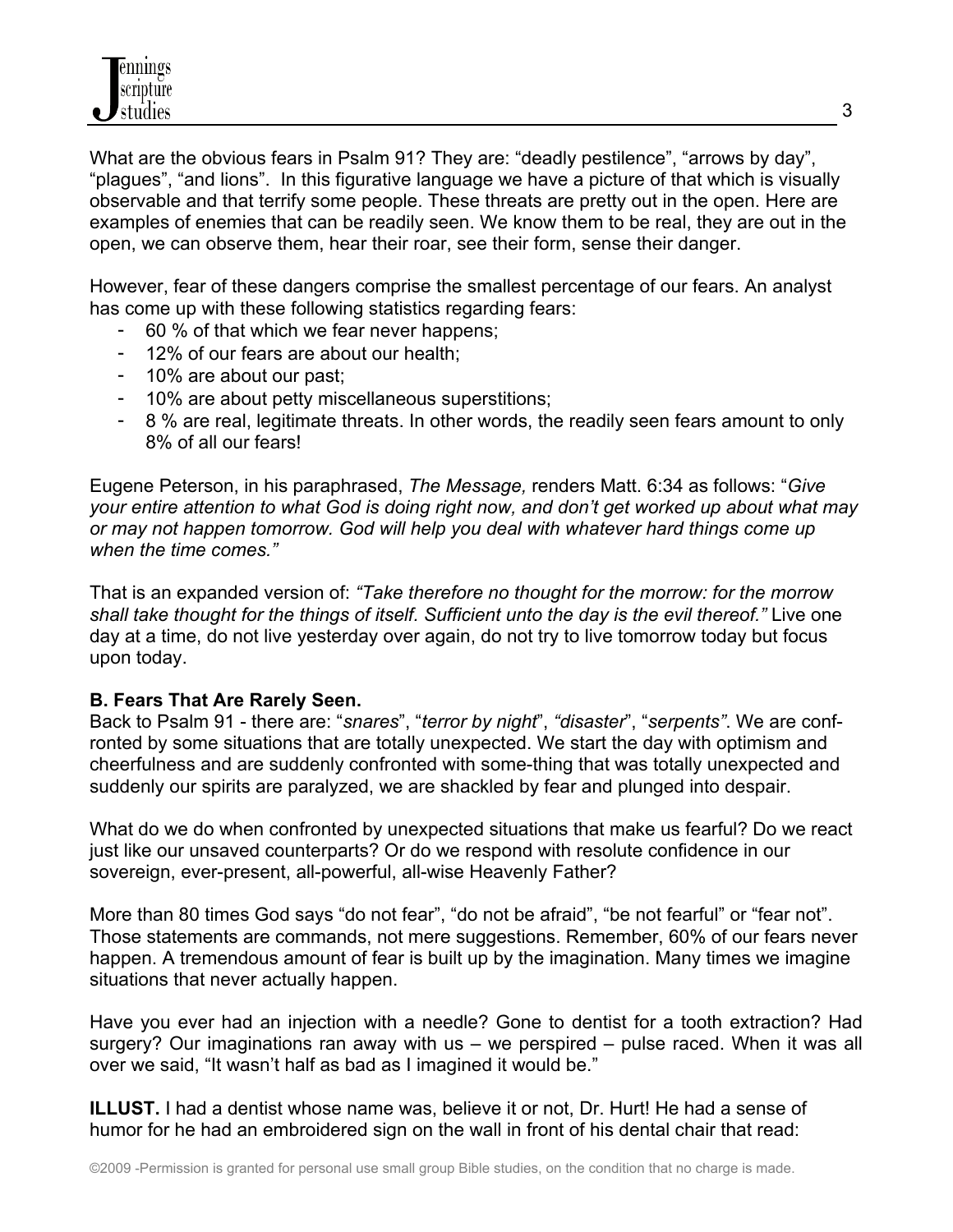"One thing I have learned While living through the years, Is that fear brings more pain Than does the pain it fears."<br>Shakespeare

The point to all this is that "fear brings more pain than does the pain it fears." Former U.S. President James A. Garfield said, "I have had many fears in my life, but the worst of them never came." President Franklin D. Roosevelt said, "We have nothing to fear but fear itself."

So, in order to live fearlessly we must face our fears. We must ask ourselves, "What is the origin of my fears?" The spirit of fear comes from one of 3 directions: from God, from the Devil, or from humans including oneself. We can rule out one source very quickly - fear does not come from God! *"For God has not given us a spirit of fear and timidity, but of power, love and self-control."* (2 Timothy 1:7)

**ILLUST**. One of the popular T-shirts worn by young people today has the words, "No Fear" on them. Most of them are living scared. Those T-shirt represents false courage or denial or both. Courage is not the absence of fear, it is the mastery of fear! However, we cannot master our fears unless and until we face them, analyze them and know what they are. However, that is not enough, we must fight our fears.

### **II. WE MUST FIGHT OUR FEARS.**

Our fears attack us or we attack them! We must be pro-active in recognizing our fears and in resisting our fears.

There is the human side and the divine side to overcoming fears. God will help us but first we must be willing to help ourselves. We must go on the offensive against our own fears by appropriating God's promises to us!

Look at verses 14 and15 - *"Because he loves me," says the LORD, "I will rescue him; I will protect him, for he acknowledges my name. 15 He will call upon me, and I will answer him; I will be with him in trouble, I will deliver him and honor him."* According to these two verses, how do we overcome a fear attack? In threatening and/or dangerous situations the Lord tells us:

- 1) *"Because he loves me," says the LORD, "I will rescue him…"* Therefore, **Count upon God's power!**
- 2) "*I will protect him, for he acknowledges my name."* Therefore, **Concentrate upon God's protection!**
- 3) "*He will call upon me, and I will answer him…."* Therefore, **Call upon God in prayer!**
- 4) "*I will be with him in trouble, I will deliver him and honor him."* Therefore, **Consider God's presence!**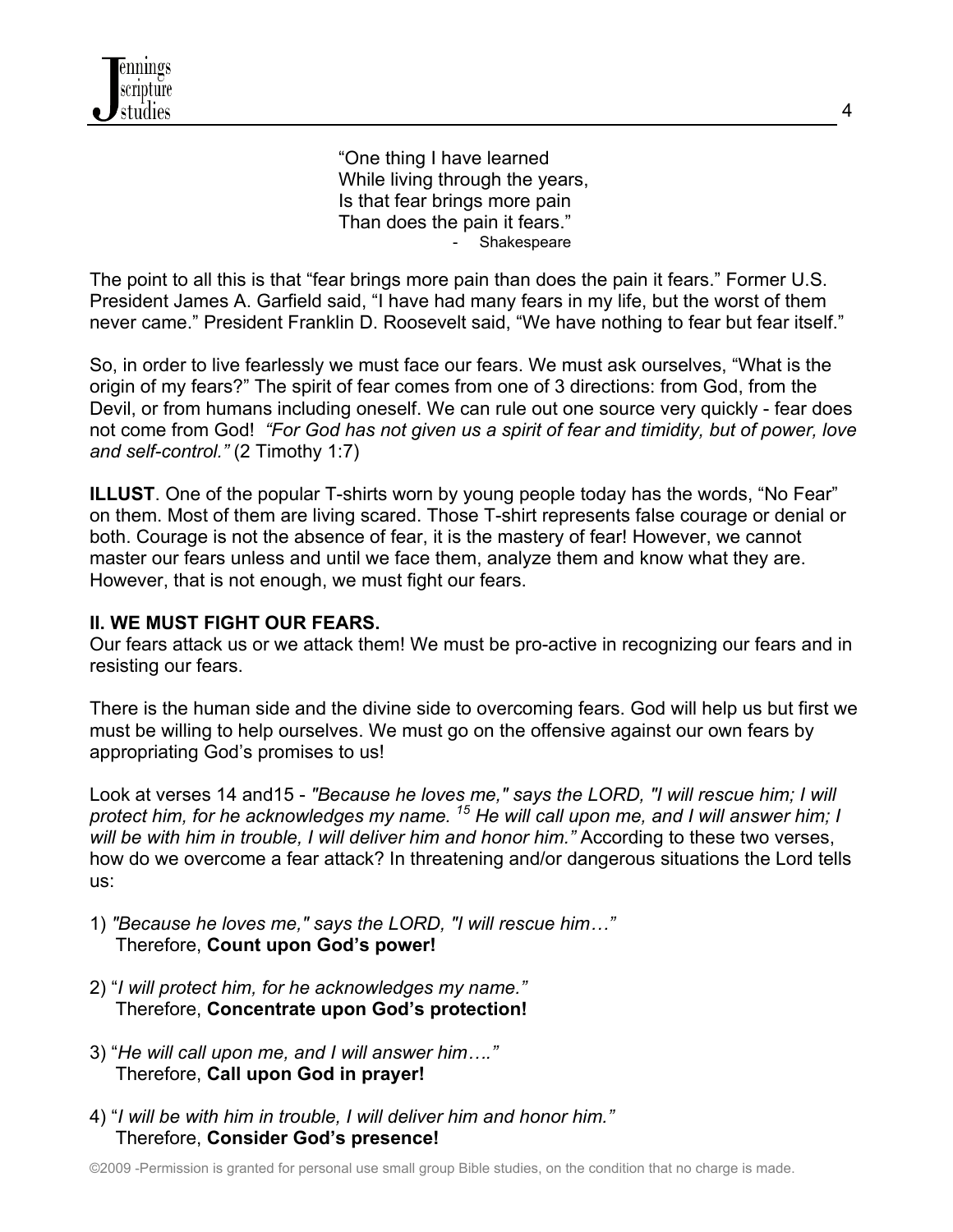

**Note the 6 "I wills"** in Ps. 91:14-16 - God says "I will rescue", "I will protect", "I will answer", "I will be with him", "I will deliver", "I will honor him." Why, then, would we say, "I will fear?"

Why does God deliver us from fear? Because fear is the opposite of love and God is love, not fear: *"God is love. Whoever lives in love lives in God, and God in him." And v.18 - "There is no fear in love. But perfect love drives out fear, because fear has to do with punishment. The one who fears is not made perfect in love."* (I John 4:16 & 18)

Fear cannot exist in the atmosphere of divine love. Fear imprisons, love liberates; fear paralyzes, love empowers; fear disheartens, love encourages; fear sickens, love heals. We must face our fears and fight our fears. This is only part of the equation. The best part is that we can be fortified against fear.

#### **III. WE MUST BE FORTIFIED AGAINST FEARS**. Psalm 91:1-2

*"He who dwells in the shelter of the Most High will rest in the shadow of the Almighty. I will say of the LORD, "He is my refuge and my fortress, my God, in whom I trust."* 

When we are trusting in Him completely then:

**A. We Are Sheltered by The Most High.** 

"…..*in the shelter of the Most High…."*

### **B. We Are in The Shadow of The Almighty.**

"…. *in the shadow of the Almighty."*

#### **C. We Are in The Safety of God.**

*"He is my refuge and my fortress, my God, in whom I trust."* 

**ILLUST:** I have traveled over much of the Amazon Jungle both in boats and private planes. It is a most beautiful place but also a most dangerous place. One tribe in the Amazon jungle has a unique practice for training young men to be fearless. About the age of 12 the Father blindfolds the son and takes him deep into the dense jungle to spend the night alone with the wild animals. Once the desired destination is reached the father leaves. The son is free to remove the blindfold.

A certain young man's time came to be initiated into manhood. He was taken into the jungle and left for the night. Every time a twig snapped, he would visualized a wild animal ready to pounce. Every time an animal howled, he imagined he would be attacked from out of the darkness. No doubt it was a terrifying night. After what seemed like an eternity, the first rays of sunlight entered the interior of the forest. Looking around, the boy saw only dense vegetation. Then, to his utter astonishment, he beheld dimly the figure of a man standing not far away, armed with a bow and arrow. It was his father. He had been there all night.

We have our Savior's assurance that He will *"never leave you nor forsake you"* (Heb. 13:5) When we place our trust in God alone, we are fortified against fear.

©2009 -Permission is granted for personal use small group Bible studies, on the condition that no charge is made. I can sense that someone may be thinking, "But hurtful things happens to the very best Christians – bad things do happen to good people, so Psalm 91 does not work for everyone!"